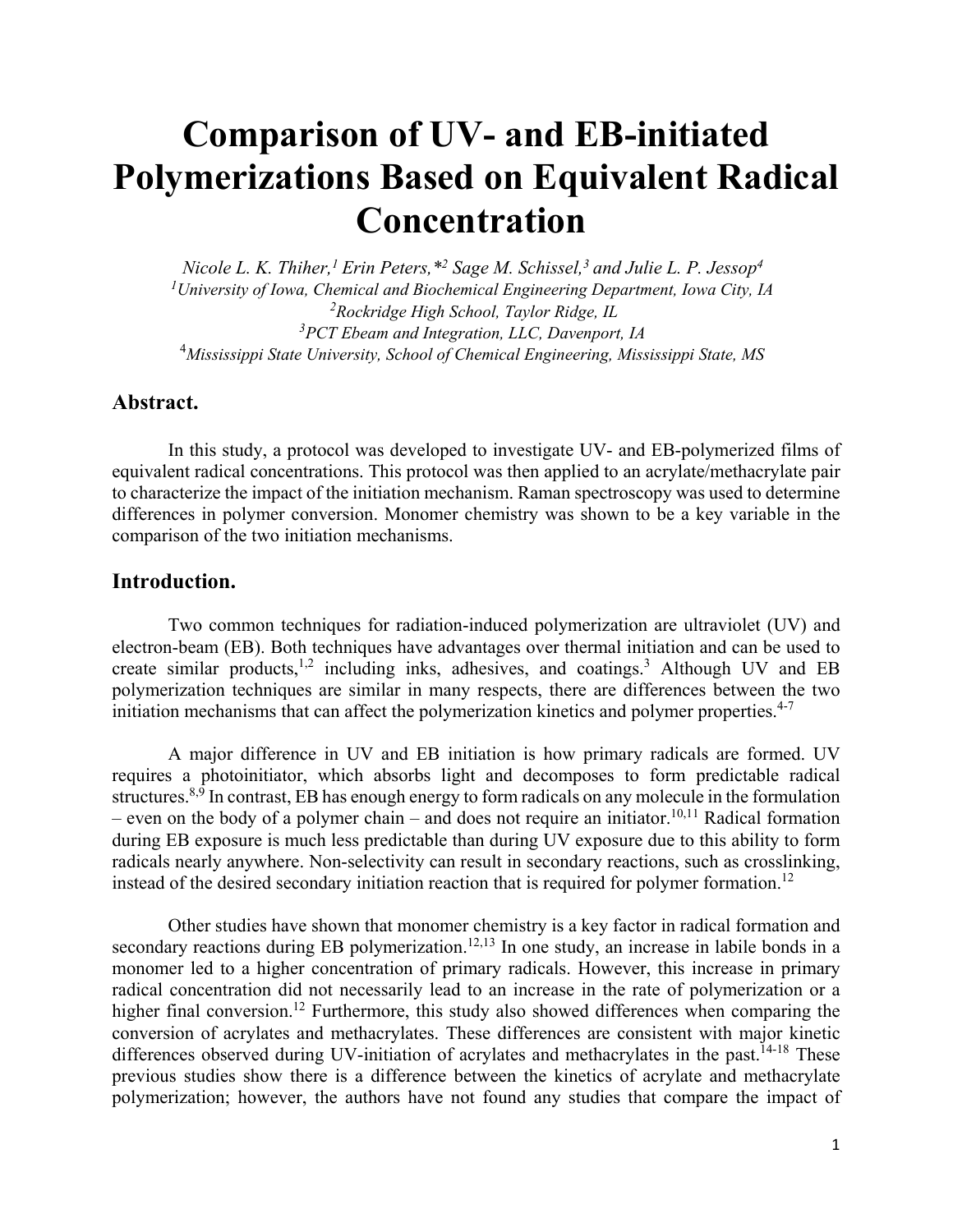initiation mechanism on the kinetics of radiation-induced polymerization of acrylates and methacrylates.

 In fact, few studies have focused on comparing the kinetics of UV and EB polymerization in general.5-7 Schissel et al. found differences in conversion and physical properties of polymers initiated with UV and EB using equal energy deposition.<sup>19</sup> Comparing UV and EB with equal initiation energy highlighted some of the differences in the initiation methods, but other questions remained unanswered.

It is known that radical formation, concentration, and secondary reactions are reliant on monomer chemistry, which affects polymerization kinetics. The comparison of UV and EB polymerization at equal primary radical concentrations will reveal the differences in kinetics and network formation driven by monomer chemistry and initiation mechanism. To compare initiation mechanisms, an acrylate/methacrylate pair was exposed to UV and EB resulting in equal primary radical concentrations. Using Raman microscopy to measure conversion, a relationship among formulation chemistry, initiation mechanism, and polymerization kinetics was elucidated for these acrylate/methacrylate systems.

# **Experimental.**

#### **Materials**.

 An acrylate/methacrylate pair was chosen to further study the significance of monomer chemistry and initiation mechanism on radiation-induced polymerization kinetics: $12,19$  2phenylethyl acrylate (PEA, TCI America) and 2-phenylethylmethacrylate (PEMA, Polysciences) (Figure 1). To induce UV polymerization, the photoinitiator 2,2-dimethoxy-2phenylacetophenone (DMPA, Sartomer) was used. The free-radical inhibitor 2,2,1-diphenyl-1picrylhyrazl (DPPH, TCI America) was used to quantify radical formation. All materials were used as received and stored at room temperature.



Figure 1. Chemical structures of the acrylate/methacrylate monomers used in this study: (A) PEA and (B) PEMA.

#### **Methods.**

#### *Radical concentration.*

The method to quantify primary radical concentration during EB exposure has been described in detail previously,<sup>20</sup> and only a brief outline of the method is presented here. In previous ionizing radiation literature, the radical concentration was reported in terms of a radiation chemical yield or *G*-value. Here, radical concentration is reported in mol/L as opposed to radicals per 100 eV or mol/J, as are typically used to report *G*-values. The unit change was made to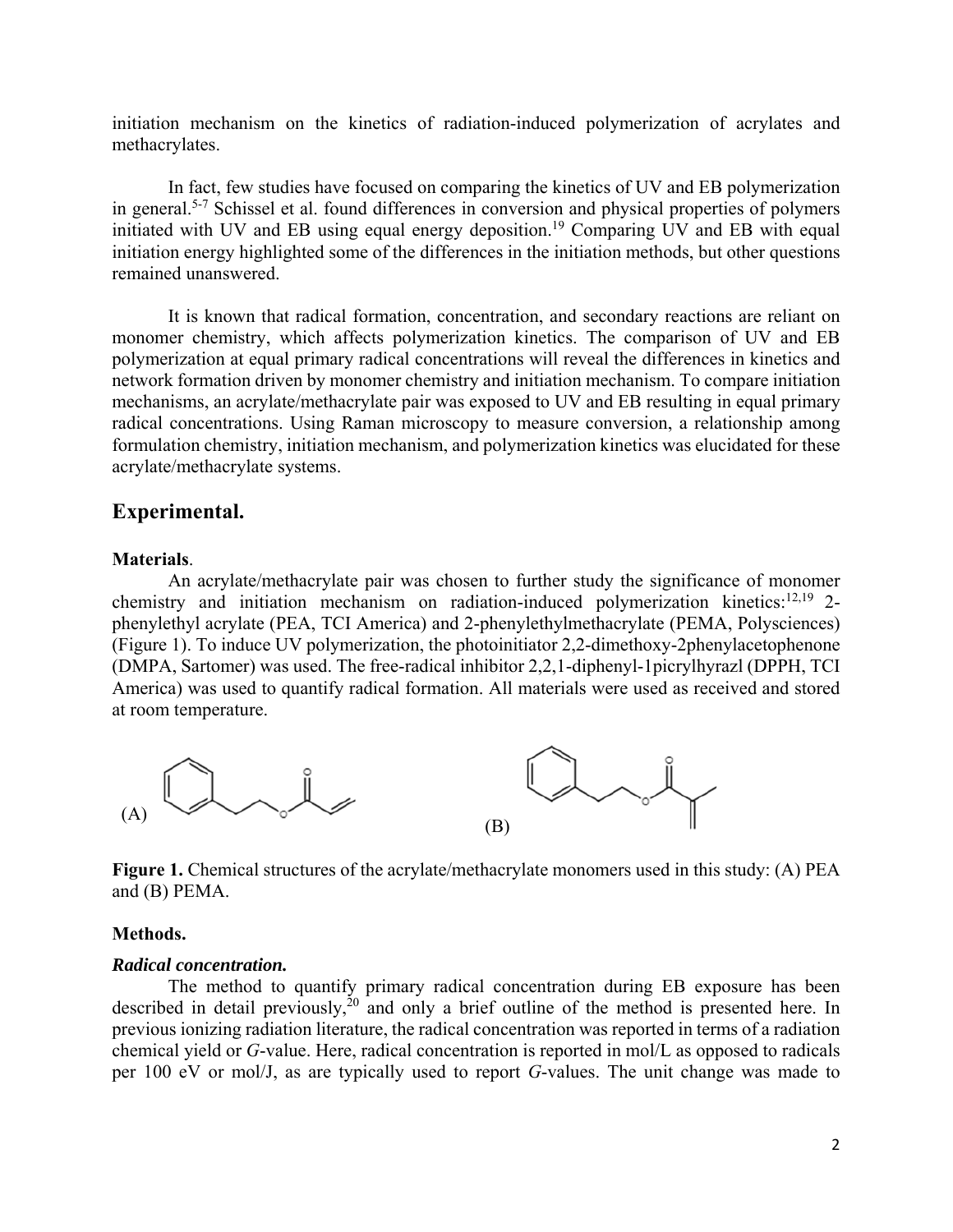accommodate discussion of both EB and UV initiation mechanisms since *G*-values are associated with EB polymerization, but not with UV polymerization.

To determine the primary radical concentration in mol/L, the rate of radical formation  $(R_R)$ was multiplied by the reaction time.  $R_R$  was determined by adding an inhibitor to the monomer formulations, which reacted with primary radicals upon their formation during EB exposure. The disappearance of inhibitor, marked by a color change, was directly proportional to the rate of radical formation  $(R_R)$  and was monitored using UV-V is spectroscopy (DU-62 Spectrophotometer, Beckman).

Once the primary radical concentration of each monomer was determined for EB exposure, a program written by Kenning et al. was used to determine the UV requirements necessary to match the radical concentration during UV exposure.<sup>21</sup> This program used a set of differential equations to model polychromatic illumination based on initiator concentration, absorbance, and efficiency. For each monomer, the concentration of photoinitiator was set at 0.14 mol/L, which was the lowest concentration that allowed the UV radical concentration targets to be achieved with the available lamp. Low initiator concentration was desirable because high concentration of initiator is known to block UV light penetration.<sup>8</sup> The exposure time was set at  $1$  s to match the exposure time of the EB reactions. Matching the exposure time meant that not only would the total radical concentration of the UV and EB reactions be the same, but the average rate of radical formation would also be equivalent. For the program, the quantum yield of DMPA was estimated to be  $0.2^{22}$ 

**Table 1.** Effective irradiance of the UV lamp required to match the radical concentrations for each monomer during EB exposure.

| Monomer                                              | <b>PEA</b> | PEMA |
|------------------------------------------------------|------------|------|
| <b>Effective Irradiance</b><br>(mW/cm <sup>2</sup> ) | 600        |      |

# *Conversion measurements.*

*EB sample preparation.* Neat monomer was pipetted onto a glass slide, and a tape spacer was used to achieve a sample thickness of  $\sim$ 100 µm. Samples were polymerized using an EBLab unit (Comet Technologies, Inc.) or an EB Pilot Line (BroadBeam EP Series, PCT Ebeam and Integration, LLC). The voltage of both EB units was set at 200 kV to ensure uniform energy deposition throughout each sample. Nitrogen flow was used to reduce the oxygen concentration to less than 200 ppm to minimize the effects of oxygen inhibition. Ten exposure conditions were used for the EBLab experiments; all at a constant dose rate of 197±4 kGy/s. The dose rate was held constant because altering the dose rate has been shown to have an impact on conversion.<sup>13,23,24</sup> The dose and line speed combinations match those used to determine the *G*-values on the EBLab unit and are shown in Table 2. A single 400 kGy exposure at 1.5 m/min was carried out on the EB Pilot line, which was used to gather conversion data rather than determine radical concentration.

| Table 2. Dose and this speed combinations used to create ED samples for conversion profiles. |     |    |  |  |    |  |    |    |  |
|----------------------------------------------------------------------------------------------|-----|----|--|--|----|--|----|----|--|
| Dose (kGy)                                                                                   | 200 | 00 |  |  | 40 |  | 70 | ∼  |  |
| Line speed $(m/min)$                                                                         |     |    |  |  |    |  |    | 24 |  |

**Table 2.** Dose and line speed combinations used to create EB samples for conversion profiles.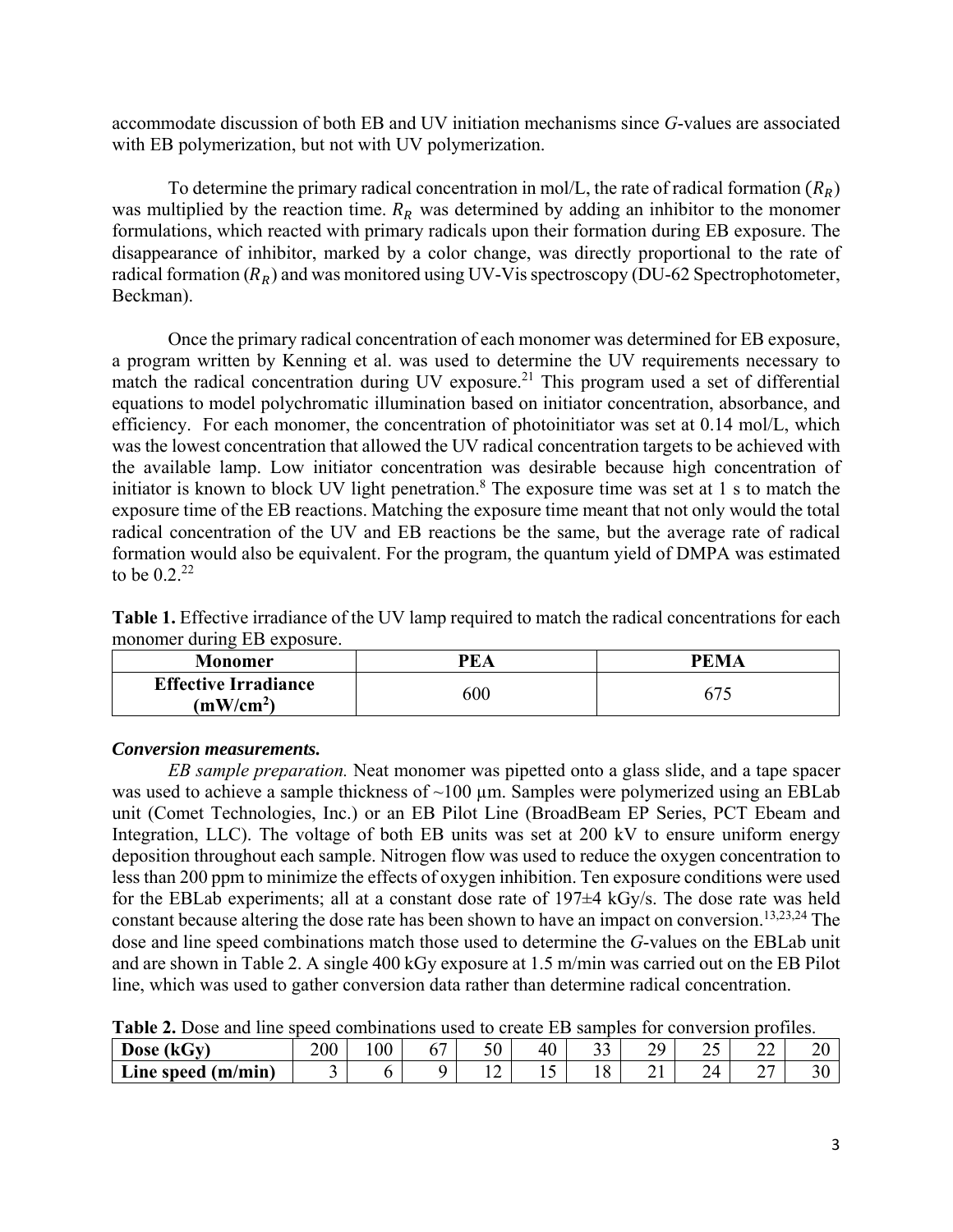*UV sample preparation.* Monomer containing 0.14 mol/L DMPA was pipetted onto glass slides with a tape spacer used to achieve a sample thickness of  $\sim$ 100  $\mu$ m. Samples were polymerized using an Omnicure ® S1000 Ultraviolet/Visible Spot Cure System (Excelitas, 250- 450 nm band pass filter) with a 3-mm, liquid light guide at ambient temperature. The tip of the light guide was inserted into a nitrogen-purging chamber. The air gap between the sample surface and the light guide was  $\sim$ 1 mm. Nitrogen flow was used to reduce the oxygen level below 200 ppm to minimize the effects of oxygen inhibition. The effective irradiance was measured by a radiometer (Versaprobe Pro, Con-Trol Cure).

*Raman microscopy.* Raman microscopy was used to determine conversion of the samples after polymerization. In order to eliminate error from instrumental variation and EB bombardment, a reference peak was used. Previous work has established the reaction peak at 1636 cm<sup>-1</sup> (indicative of the -C=C- bond in the (meth)acrylate moiety) and a reference peak at  $1613 \text{ cm}^{-1}$  (indicative of the -C=C- bonds in the phenyl ring).<sup>25</sup> Fractional conversion,  $\alpha$ , was calculated using the following equation:

$$
\alpha = \left(1 - \frac{I_{rxn}(P)}{I_{ref}(P)} / \frac{I_{rxn}(M)}{I_{ref}(M)}\right) \tag{1}
$$

where  $I_{rxn}(P)$  and  $I_{ref}(P)$  are the peak intensities of the reaction and reference peak of the polymer, respectively;  $I_{rxn}(M)$  and  $I_{ref}(M)$  are the peak intensities of the reaction and reference peak of the monomer, respectively.26

 Samples were transferred to aluminum Q-panels for analysis. Raman spectra of the samples were collected using an optical microscope (DMLP Leica) connected to a modular research Raman spectrograph (HoloLab 5000R, Kaiser Optical Systems, Inc.) *via* a 100-µm collection fiber. A single-mode excitation fiber carried an incident beam of 785-nm near-infrared laser to the sample through a 10x objective with a numerical aperture of 0.25 and a working distance of 5.8 mm. Laser power at the samples was ~8 mW. Spectra were collected with an exposure time of 30 s and 3 accumulations. Ten monomer spectra were collected and averaged to provide accurate values for  $I_{rxn}(M)$  and  $I_{ref}(M)$  to use in Equation 1. The error in the conversion measurements due to instrumental variation is expected to be  $\pm 0.05$ .

# **Results and Discussion**

 To compare UV- and EB-initiated polymerizations, an acrylate/methacrylate pair was examined. Polymerization kinetics were studied for UV and EB initiation with equal primary radical concentration. After samples were exposed to either UV or EB radiation, Raman microscopy was used to determine monomer conversion.

#### **Comparison of radical concentration and initiating energy.**

Using the free-radical inhibitor (as described in the Methods section), primary radical concentration during EB exposure was quantified (Table 3). The methacrylate PEMA has three additional labile C-H bonds compared to its otherwise identical acrylate counterpart (PEA) due to the added methyl group. Although these additional labile bonds provide additional locations for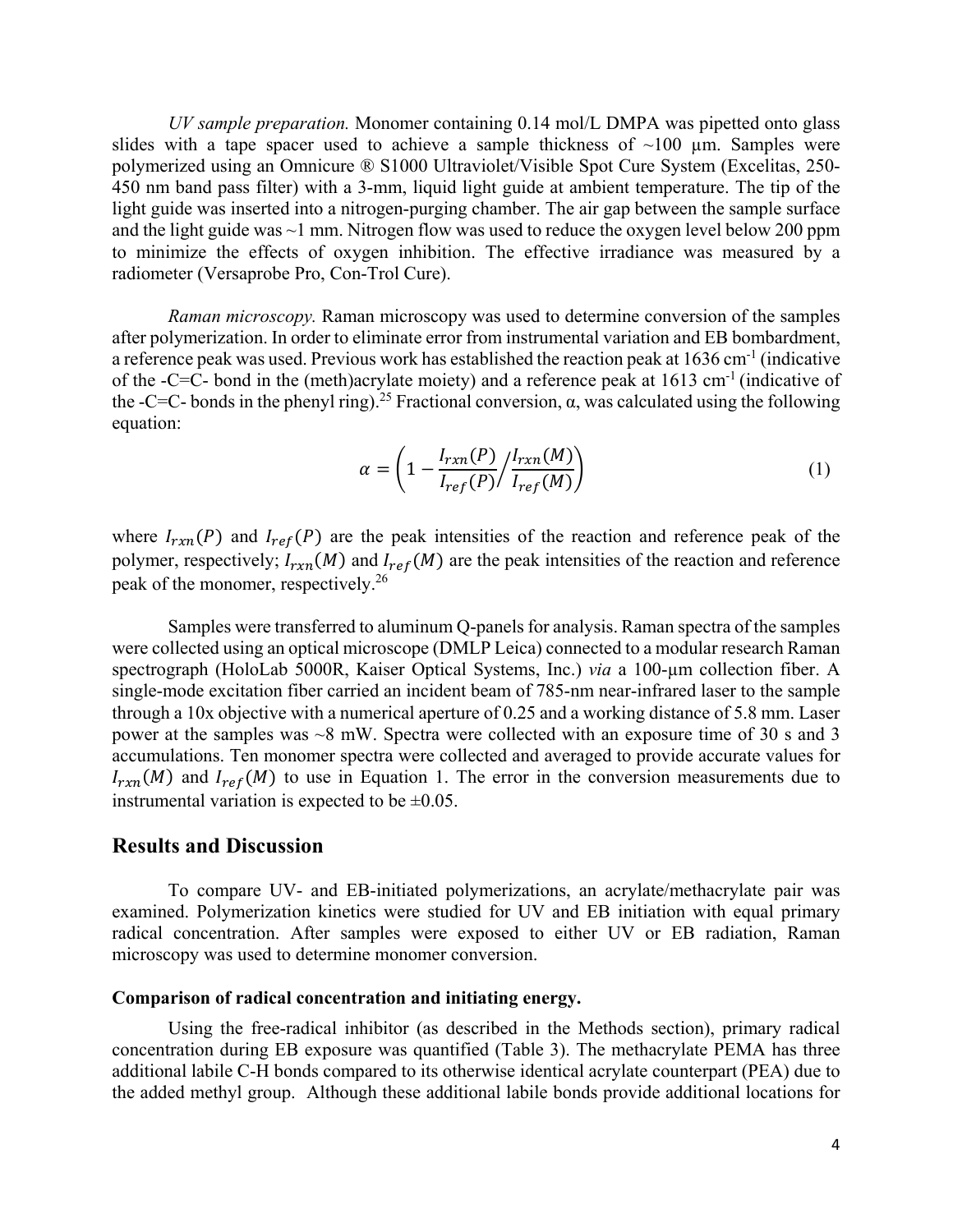primary radical formation, PEA forms approximately the same concentration of radicals (within error) as PEMA.

**Table 3.** The primary radical concentration for the monomers used for both UV and EB initiation. Note that the error values are for EB initiation. There are no error values associated with UV initiation because equivalent radical concentrations were determined through theoretical modeling.

|      | <b>Radical Concentration</b> |  |
|------|------------------------------|--|
|      | (mol/L)                      |  |
| PEA  | $0.0115 \pm 0.0007$          |  |
| PEMA | $0.0122 \pm 0.0006$          |  |

 In order to generate this same number of primary radicals, the energy required for EB is much different than that required for UV. For EB, the monomers received a dose of  $\sim$ 200 J/g. When using UV, the energy was varied to match the radical concentration of the EB samples. The more radicals produced during EB exposure, the higher the effective irradiance required to form the same amount of radicals. The effective irradiance (*I*) in  $\frac{mW}{cm^2}$  was converted to dose (*D*) in  $\frac{J}{g}$ using the exposure time (t), sample mass  $(m)$ , and area (A) as follows:<sup>19</sup>

$$
D = \frac{IAt}{1000m} \tag{2}
$$

Note that Equation 2 contains the implicit unit conversions:  $\left(\frac{mJ/s}{mW}\right)$  and  $\left(\frac{J}{1000 \, mJ}\right)$ . The EB and UV equivalent doses are compared in Table 4.

**Table 4.** The EB and UV equivalent doses required for initiation with equivalent primary radical concentration.

|             | EB Energy $(J/g)$ | UV Energy $(J/g)$ |
|-------------|-------------------|-------------------|
| <b>PEA</b>  |                   |                   |
| <b>PEMA</b> | ገበቤ               |                   |

EB initiation requires  $\sim$ 3 to 4 times the amount of energy than that required by UV to form the same number of primary radicals. The smaller energy requirements for UV initiation are likely the result of differences in bond lability of photoinitiatiors compared to monomers. For example, the photoinitiator DMPA requires 52.1 kcal/mol to generate radicals during UV exposure;  $27$ breaking relatively weak C-H bonds on monomer molecules requires ~100 kcal/mol during EB irradiation.12 Additionally, there are many other reactions that can happen besides radical formation when electrons interact with matter.<sup>11</sup> The inefficiency of accelerated electrons is not well established; however, photon loss to other reactions is characterized through the quantum yield of the photoinitiator.

## **Comparison of monomer conversion.**

 For this study, EB and UV polymerizations were initiated at conditions to produce equal primary radical concentrations in order to compare the impact of initiation mechanisms on radiation-induced polymerization kinetics. The conversion was then measured using Raman microscopy (Figure 2). UV initiation of PEA was faster than EB initiation. Additionally, higher final conversion was observed for UV initiation compared to EB initiation (Figure 2A).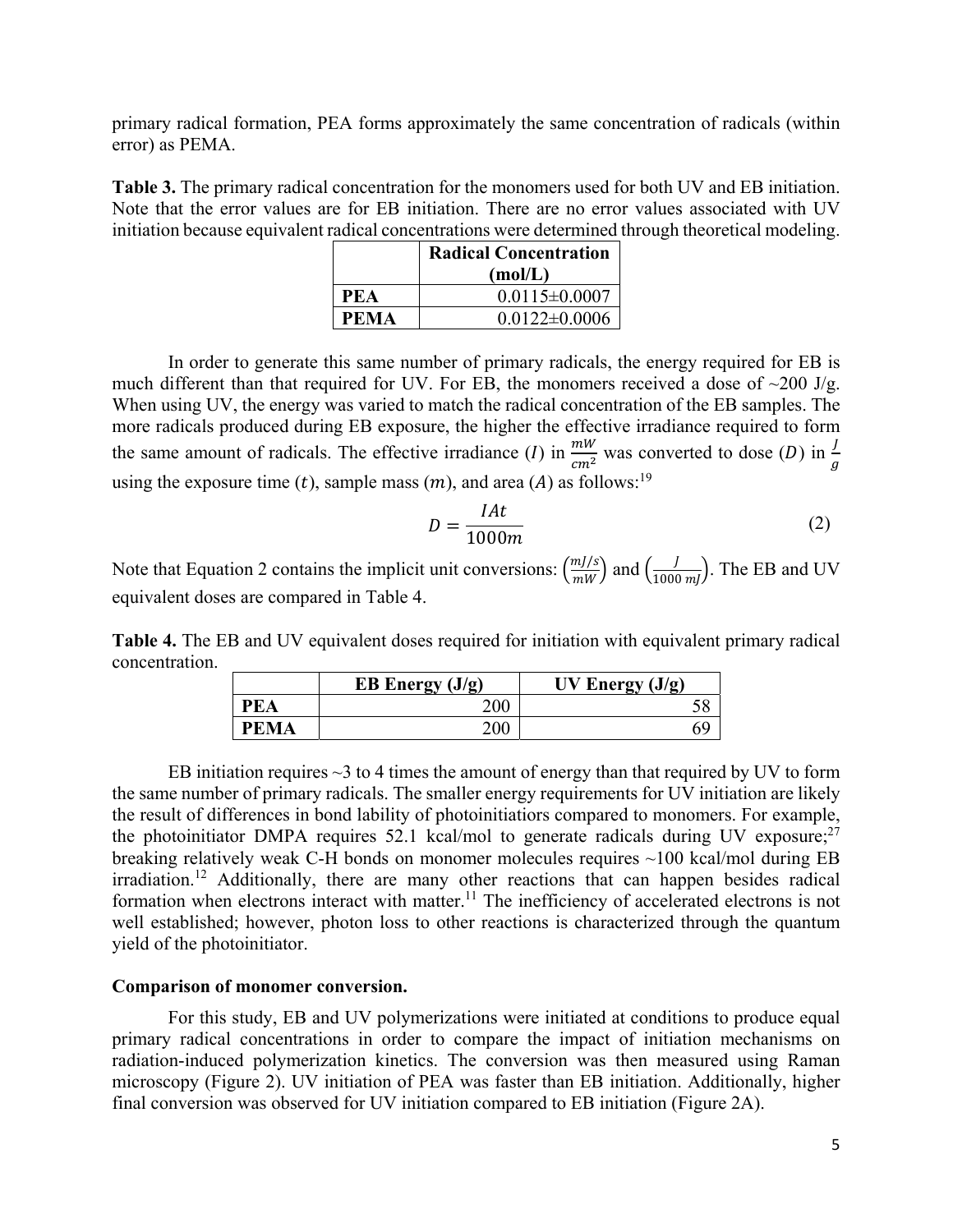

Figure 2. Conversion profiles for UV- and EB-initiated PEA (A) and PEMA (B). UV initiation results in faster reactions and higher final conversion compared to initiation with EB for PEA, while PEMA is essentially unreactive for both UV and EB initiation. Note that the x- and y-axis do not intersect at zero and the negative conversion values are within the error of the measurement technique and indicate essentially no reaction.

The lower conversion of PEA during EB initiation compared to UV initiation could be the result of differences in primary radical structures that cause differences in secondary radical reactions. UV initiation typically results in predictable radical structures, while EB initiation tends to form many radicals with structures that are much harder to predict. $8,10$  During EB polymerization, some of the primary radical structures may undergo secondary radical reactions, such as crosslinking, recombination, or termination, which do not lead to chain initiation.<sup>28</sup> If fewer primary radicals are used to initiate polymerization, conversion is suppressed.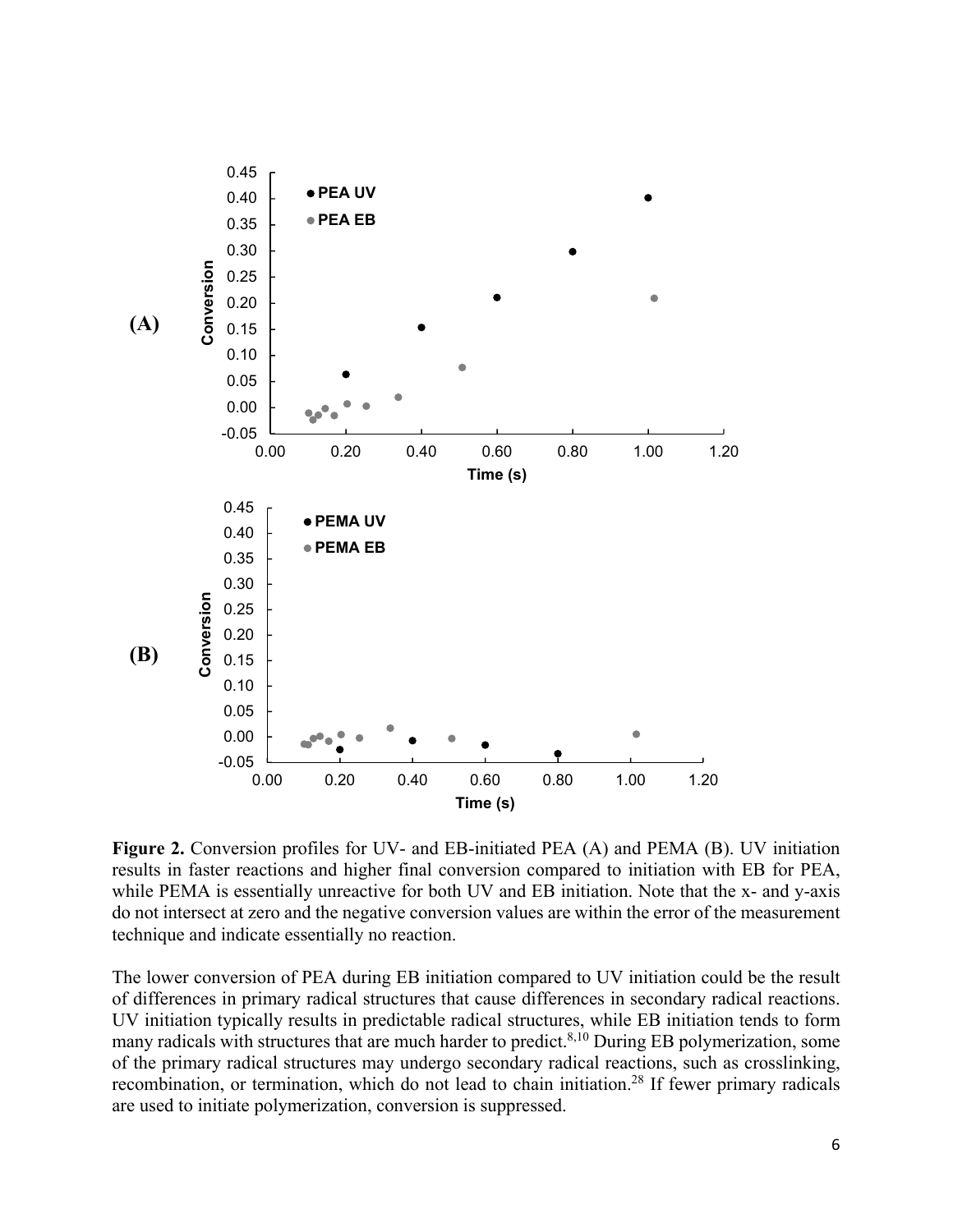In contrast to PEA, PEMA achieved nearly zero conversion regardless of initiation mechanism (Figure 2B). Previous studies have shown that methacrylates typically react much slower than their acrylate counterparts during UV illumination,<sup>14-18</sup> and this trend holds under EB exposure as well. The lack of conversion of PEMA compared to PEA is likely due to the stability of the initiating methacrylate radical compared to the initiating acrylate radical.

# **Conclusions.**

 The conversion of an acrylate/methacrylate pair was studied for UV and EB polymerization initiated with equal radical concentrations. Higher conversion of the acrylate monomer was achieved with UV initiation when compared with EB initiation. Although both monomers start with equivalent primary radical concentration, EB may be less likely to form initiating radicals compared to UV because of the non-selectivity of the accelerated electrons, which results in less secondary reactions leading to monomer conversion.

 For both UV and EB initiation, monomer chemistry has a large impact on polymerization kinetics. Methacrylates had significantly lower conversion than their acrylate counterpart due to the increased stability of the tertiary methacrylate propagating radical compared to the secondary acrylate propagating radical. Knowing the differences that initiation mechanisms and monomer chemistry can make on polymer development can help guide formulation practices and extend the use of radiation-cured materials in industrial processes.

## **Acknowledgements.**

This work was supported by the National Science Foundation [grant number 1264622]. The authors would like to acknowledge Stan Howell for his contribution to the development of the nitrogen inerting chamber for UV polymerization.

#### **References.**

- 1. Cleland, M. R., Parks, L. A., Cheng, S., 2003. "Applications for radiation processing of materials," *Nuclear Instruments and Methods in Physics Research Section B: Beam Interactions with Materials and Atoms*, 208: 66- 73. doi:10.1016/S0168-583X(03)00655-4.
- 2. Cleland, M. R., 2006. "Industrial applications of electron accelerators." doi:10.5170/CERN-2006-012.383.
- 3. Cohen, G., 2012. "UV/EB Market Trends," *RadTech Report*. 26(2): 44-48.
- 4. Chmielewski, A. G., Haji-Saeid, M., Ahmed, S., 2005. "Progress in radiation processing of polymers," *Nuclear Instruments and Methods in Physics Research Section B: Beam Interactions with Materials and Atoms*, 236: 44- 54. doi:10.1016/j.nimb.2005.03.247.
- 5. Batten, R. J., Davidson, R. S., Wilkinson, S.A., 1991. "Radiation curing of an epoxy-acrylate-6,7-epoxy-3,7 dimethyloctyl acrylate," *Journal of Photochemistry and Photobiology A: Chemistry*, 58: 115-22. doi:10.1016/1010-6030(91)87102-2.
- 6. Patacz, C., Coqueret, X., Decker, C., 2001. "Electron-beam initiated polymerization of acrylate compositions 3: compared reactivity of hexanediol and tripropyleneglycol diacrylates under UV or EB initiation," *Radiation Physics and Chemistry*, 62: 403-10. doi:10.1016/S0969-806X(01)00209-2.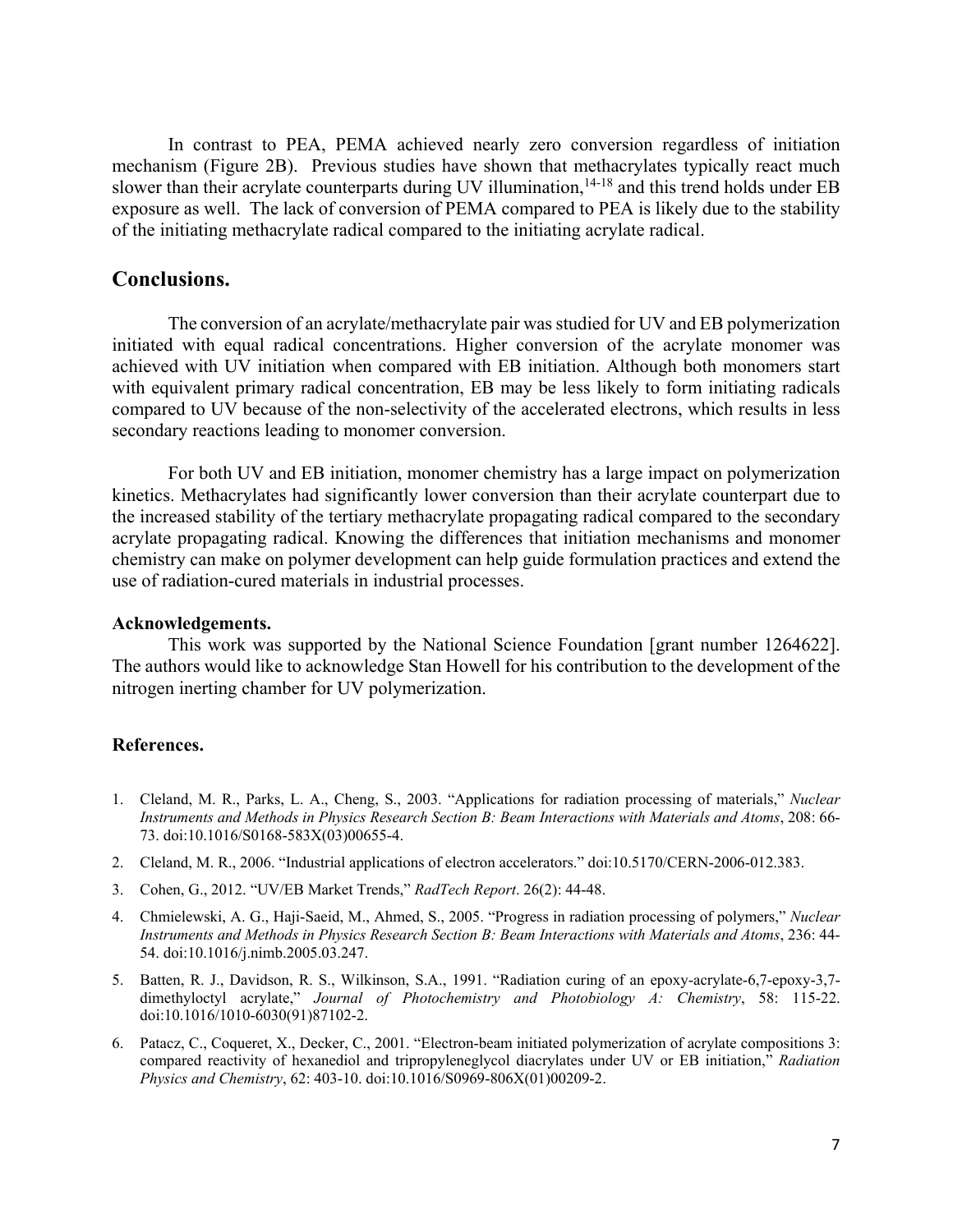- 7. Glauser, T., Johansson, M., Hult, A., 2000. "A comparison of radiation and thermal curing of thick composites," *Macromolecular Materials and Engineering*, 274: 25-30. doi:10.1002/(SICI)1439- 2054(20000101)274:1<25::AID-MAME25>3.0.CO;2-L.
- 8. Fouassier, J. P., 1995. "On the structure/properties relationships in photoinitiators of polymerization," *Polymer Engineering & Science*, 35: 1061-65. doi:10.1002/pen.760351215.
- 9. Fouassier, J. P., 1995. *Photoinitiation, Photopolymerization, and Photocuring: Fundamentals and Applications* (Hanser).
- 10. Makuuchi, K., Cheng, S., 2012. *Radiation processing of polymer materials and its industrial applications* (John Wiley & Sons).
- 11. Richter, K. 2007. *Pulsed electron beam curing of polymer coatings* (Ph.D. dissertation).
- 12. Thiher, N. L. K., Schissel, S. M., Jessop, J. L. P., submitted 2019. "The Influence of Monomer Chemistry on Radical Formation and Secondary Reactions During Electron-beam Polymerization," *Journal of Polymer Science*, in review.
- 13. Chapiro, A., 1962. *Radiation chemistry of polymeric systems* (Interscience Publishers: New York).
- 14. Takács, E., Wojnárovits, L., 1995. "Comparison of the reactivity of acrylate and methacrylate monomers," *Radiation Physics and Chemistry*, 46: 1007-10. doi:10.1016/0969-806X(95)00310-T.
- 15. Shima, M., Kotera, A., 1963. "Copolymerization characteristics of methyl acrylate and methyl methacrylate. I. Study of copolymerization kinetics by a deuterium tracer method," *J. Polym. Sci. A Gen. Pap.*, 1: 1115-21. doi:10.1002/pol.1963.100010404.
- 16. Ghorpade, R., Bhosle, S., Ponrathnam, S., Rajan, C., Chavan, N., Harikrishna, R., 2012. "Photopolymerization kinetics of 2-phenylethyl (meth)acrylates studied by photo DSC," *J Polym Res*, 19: 1-8. doi:10.1007/s10965-011- 9811-3.
- 17. McCurdy, K. G., Laidler, K. J., 1964. "Rates of Polymerization of Acrylates and Methacrylates in Emulsion Systems," *Canadian Journal of Chemistry*, 42: 825-29. doi:10.1139/v64-122.
- 18. Anseth, K. S., Wang, C. M., Bowman. C. N., 1994. "Reaction behavior and kinetic constants for photopolymerizations of multi(meth)acrylate monomers," *Polymer*, 35: 3243-50. doi:10.1016/0032- 3861(94)90129-5.
- 19. Schissel, S. M., Jessop, J. L. P., 2019. "Quantitative comparison of photo-and electron-beam polymerizations based on equivalent initiation energy," *Radiation Physics and Chemistry*, 157: 72-83. doi:10.1016/j.radphyschem.2018.12.023.
- 20. Thiher, N. L. K., Schissel, S. M., Jessop, J. L. P., 2019. "Counting Radical: Methods to Measure Radiation Yields of Monomers in EB Polymerization," *UV+EB Technology*, 5(2): 32-40.
- 21. Kenning, N. S., Ficek, B. A., Hoppe, C. C., Scranton, A. B., 2008. "Spatial and temporal evolution of the photoinitiation rate for thick polymer systems illuminated by polychromatic light: selection of efficient photoinitiators for LED or mercury lamps," *Polymer International*, 57: 1134-40. Doi:10.1002/pi.2455.
- 22. Kenning, N. L., 2006. *Spatial and temporal evolution of the photoinitiation rate in thick polymer systems* (Ph.D. dissertation).
- 23. Siyam, T., 1997. "Gamma-Radiation-Induced Preparation of Polyelectrolytes and Its Use for Treatement of Waste Water," *Handbook of Engineering Polymeric Materials*, 9: 119-35.
- 24. Woods, Robert J, and Alexei K Pikaev. 1993. *Applied radiation chemistry: Radiation processing* (John Wiley & Sons).
- 25. Schissel, S. M., Lapin, S. C., Jessop, J. L. P., 2014. "Internal Reference Validation for EB-Cured Polymer Conversions Measured via Raman Spectroscopy," *RadTech Report*, 28(4): 46-50.
- 26. Cai, Y., Jessop, J. L. P., 2006. "Decreased oxygen inhibition in photopolymerized acrylate/epoxide hybrid polymer coatings as demonstrated by Raman spectroscopy," *Polymer*, 47: 6560-66. doi:10.1016/j.polymer.2006.07.031.